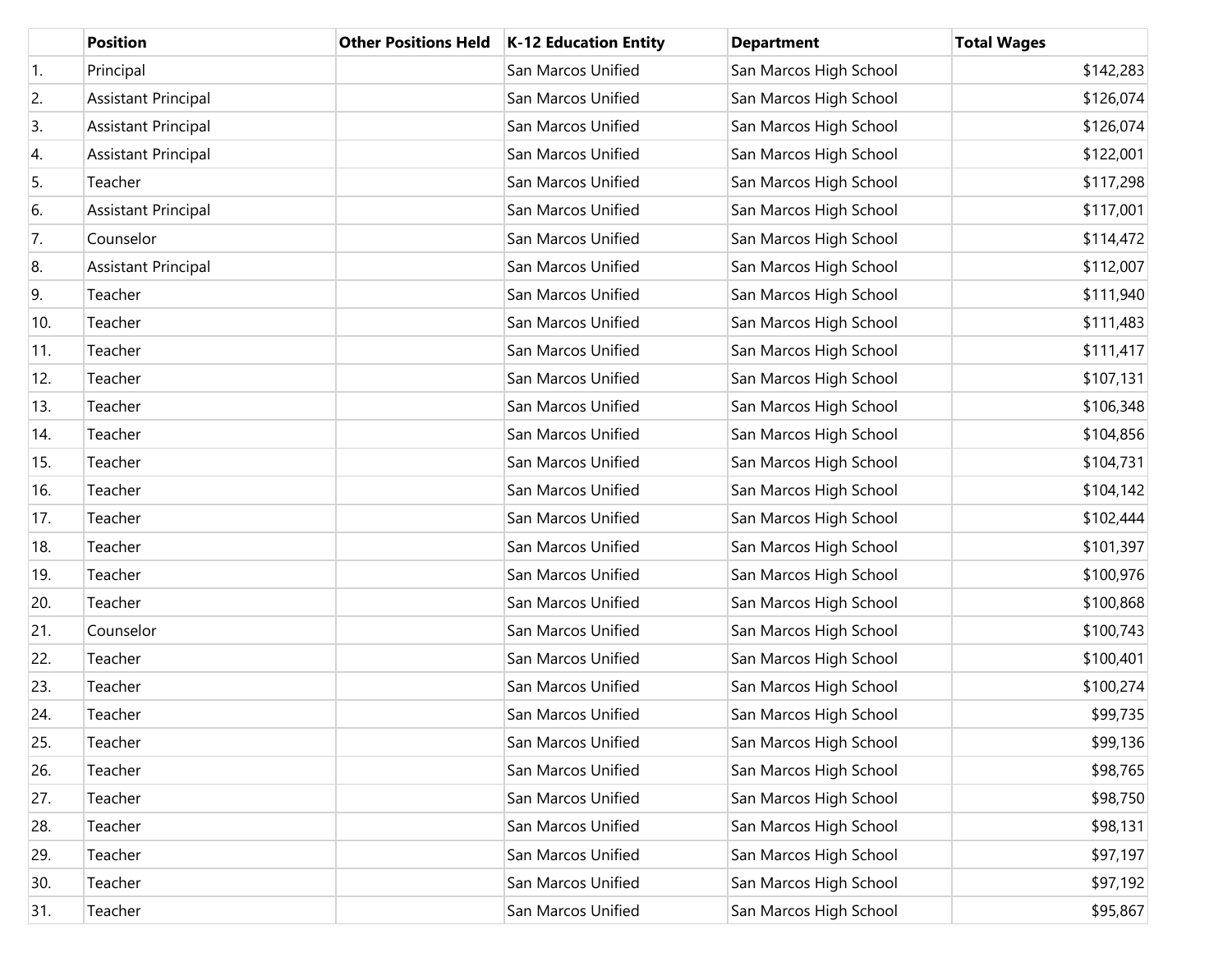| 32. | Teacher                    |         | San Marcos Unified | San Marcos High School | \$95,757 |
|-----|----------------------------|---------|--------------------|------------------------|----------|
| 33. | Counselor                  |         | San Marcos Unified | San Marcos High School | \$94,806 |
| 34. | Teacher                    |         | San Marcos Unified | San Marcos High School | \$94,498 |
| 35. | Teacher                    |         | San Marcos Unified | San Marcos High School | \$94,384 |
| 36. | Teacher                    |         | San Marcos Unified | San Marcos High School | \$94,035 |
| 37. | Counselor                  |         | San Marcos Unified | San Marcos High School | \$94,030 |
| 38. | Teacher                    |         | San Marcos Unified | San Marcos High School | \$93,480 |
| 39. | Teacher                    |         | San Marcos Unified | San Marcos High School | \$93,261 |
| 40. | <b>Assistant Principal</b> |         | San Marcos Unified | San Marcos High School | \$92,840 |
| 41. | Teacher                    |         | San Marcos Unified | San Marcos High School | \$92,634 |
| 42. | Teacher                    |         | San Marcos Unified | San Marcos High School | \$92,391 |
| 43. | Teacher                    |         | San Marcos Unified | San Marcos High School | \$91,979 |
| 44. | Teacher                    |         | San Marcos Unified | San Marcos High School | \$91,262 |
| 45. | Teacher                    |         | San Marcos Unified | San Marcos High School | \$90,834 |
| 46. | Teacher                    |         | San Marcos Unified | San Marcos High School | \$89,756 |
| 47. | Teacher                    |         | San Marcos Unified | San Marcos High School | \$89,121 |
| 48. | Social Worker              |         | San Marcos Unified | San Marcos High School | \$88,325 |
| 49. | Teacher                    |         | San Marcos Unified | San Marcos High School | \$87,898 |
| 50. | Counselor                  |         | San Marcos Unified | San Marcos High School | \$87,547 |
| 51. | Teacher                    |         | San Marcos Unified | San Marcos High School | \$87,457 |
| 52. | Teacher                    |         | San Marcos Unified | San Marcos High School | \$87,413 |
| 53. | Teacher                    |         | San Marcos Unified | San Marcos High School | \$85,634 |
| 54. | Teacher                    |         | San Marcos Unified | San Marcos High School | \$85,456 |
| 55. | Teacher                    |         | San Marcos Unified | San Marcos High School | \$85,302 |
| 56. | Teacher                    |         | San Marcos Unified | San Marcos High School | \$85,028 |
| 57. | Teacher                    |         | San Marcos Unified | San Marcos High School | \$83,714 |
| 58. | <b>Athletic Trainer</b>    | Teacher | San Marcos Unified | San Marcos High School | \$83,014 |
| 59. | Teacher                    |         | San Marcos Unified | San Marcos High School | \$82,889 |
| 60. | Teacher                    |         | San Marcos Unified | San Marcos High School | \$82,698 |
| 61. | Teacher                    |         | San Marcos Unified | San Marcos High School | \$82,695 |
| 62. | Teacher                    |         | San Marcos Unified | San Marcos High School | \$82,536 |
| 63. | Teacher                    |         | San Marcos Unified | San Marcos High School | \$82,531 |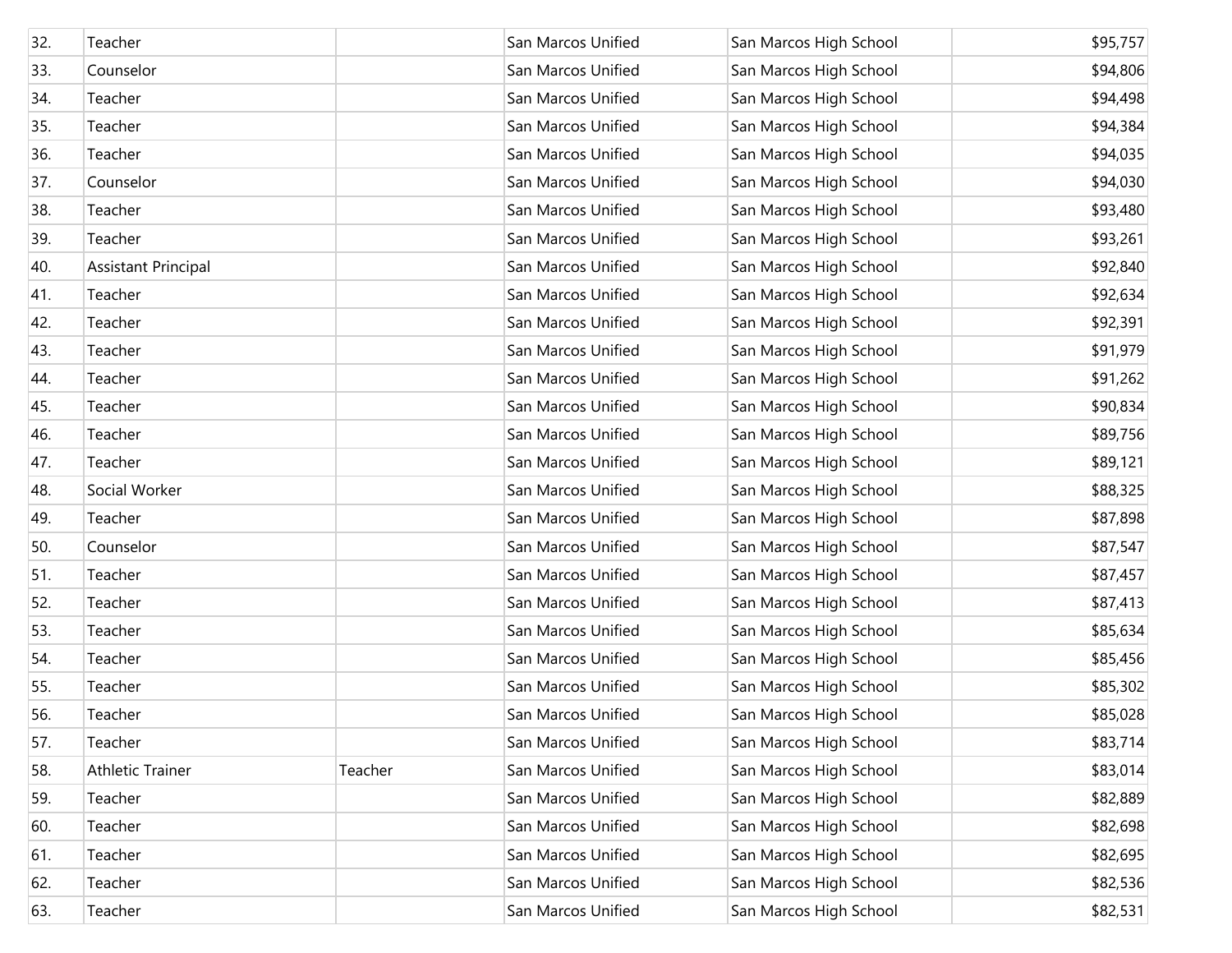| 64. | Teacher                   | San Marcos Unified | San Marcos High School | \$81,264 |
|-----|---------------------------|--------------------|------------------------|----------|
| 65. | Teacher                   | San Marcos Unified | San Marcos High School | \$80,712 |
| 66. | Teacher                   | San Marcos Unified | San Marcos High School | \$80,697 |
| 67. | Teacher                   | San Marcos Unified | San Marcos High School | \$80,593 |
| 68. | Counselor                 | San Marcos Unified | San Marcos High School | \$80,356 |
| 69. | Teacher                   | San Marcos Unified | San Marcos High School | \$80,236 |
| 70. | Teacher                   | San Marcos Unified | San Marcos High School | \$79,273 |
| 71. | Teacher                   | San Marcos Unified | San Marcos High School | \$78,548 |
| 72. | Head Custodian IV/Trainer | San Marcos Unified | San Marcos High School | \$77,573 |
| 73. | Teacher                   | San Marcos Unified | San Marcos High School | \$77,565 |
| 74. | Teacher                   | San Marcos Unified | San Marcos High School | \$77,262 |
| 75. | Teacher                   | San Marcos Unified | San Marcos High School | \$76,187 |
| 76. | Teacher                   | San Marcos Unified | San Marcos High School | \$75,902 |
| 77. | Teacher                   | San Marcos Unified | San Marcos High School | \$74,858 |
| 78. | Teacher                   | San Marcos Unified | San Marcos High School | \$74,842 |
| 79. | Teacher                   | San Marcos Unified | San Marcos High School | \$73,185 |
| 80. | Teacher                   | San Marcos Unified | San Marcos High School | \$73,065 |
| 81. | Teacher                   | San Marcos Unified | San Marcos High School | \$72,843 |
| 82. | Teacher                   | San Marcos Unified | San Marcos High School | \$72,017 |
| 83. | Teacher                   | San Marcos Unified | San Marcos High School | \$71,533 |
| 84. | Teacher                   | San Marcos Unified | San Marcos High School | \$71,020 |
| 85. | Teacher                   | San Marcos Unified | San Marcos High School | \$70,523 |
| 86. | Teacher                   | San Marcos Unified | San Marcos High School | \$70,319 |
| 87. | Teacher                   | San Marcos Unified | San Marcos High School | \$70,183 |
| 88. | Teacher                   | San Marcos Unified | San Marcos High School | \$69,997 |
| 89. | Teacher                   | San Marcos Unified | San Marcos High School | \$69,433 |
| 90. | Teacher                   | San Marcos Unified | San Marcos High School | \$69,426 |
| 91. | Counselor                 | San Marcos Unified | San Marcos High School | \$69,067 |
| 92. | Teacher                   | San Marcos Unified | San Marcos High School | \$68,849 |
| 93. | Teacher                   | San Marcos Unified | San Marcos High School | \$68,062 |
| 94. | Teacher                   | San Marcos Unified | San Marcos High School | \$67,293 |
| 95. | Teacher                   | San Marcos Unified | San Marcos High School | \$66,959 |